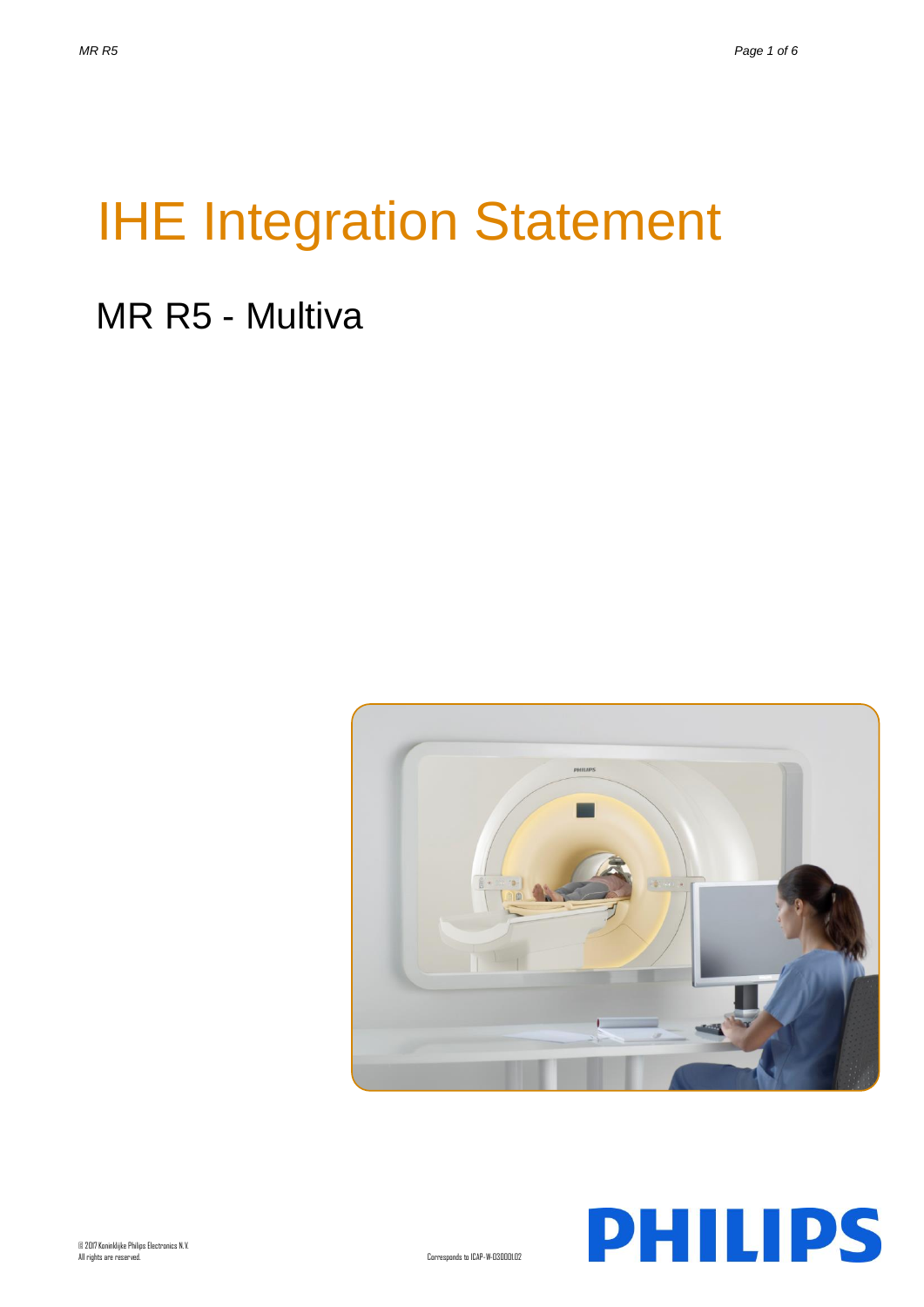**Issued by** Philips Medical Systems, The Netherlands B.V., a Philips Healthcare Company

P.O. Box 10 000 5680 DA Best The Netherlands

email: [dicom@philips.com](mailto:dicom@philips.com)<br>URL: http://www.philips.com <http://www.philips.com/connectivity>

Doc Id: ICAP-PF.0030738 Date: 2017-06-16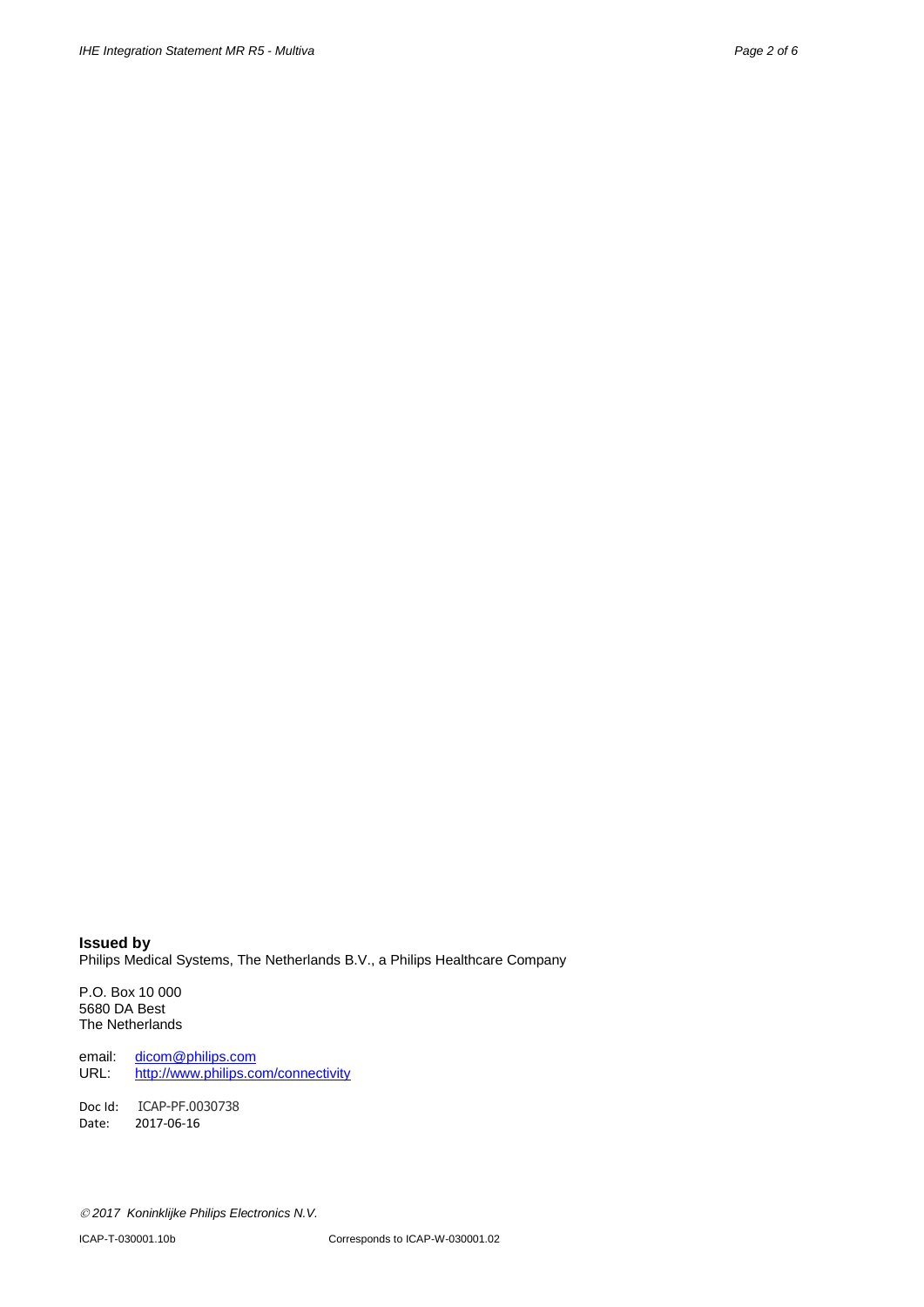## **Table of Contents**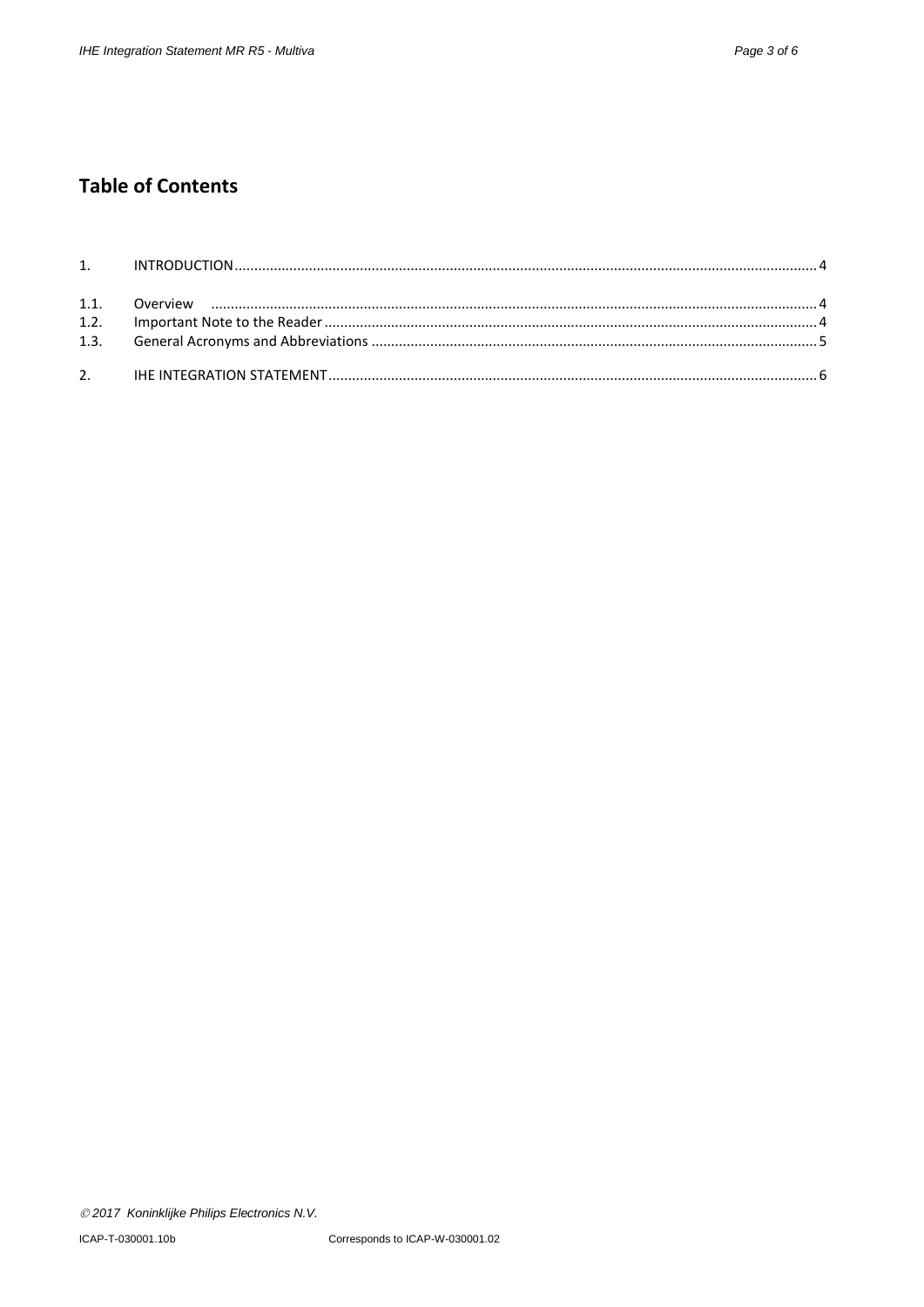### **1. INTRODUCTION**

#### **1.1.Overview**

The Integrating the Healthcare Enterprise (IHE) Integration Statement specifies the Integration Profiles, its Actors, and Options Philips Healthcare has chosen for implementing in this product.

This document helps the reader to investigate whether and to what extent interoperability with other products might be supported.

The IHE Technical Framework identifies a subset of the functional components of the healthcare enterprise and specifies their interactions in terms of a set of coordinated transactions. The actors and transactions described in the IHE Technical Framework are abstractions of the real-world healthcare information system environment. While some of the transactions are traditionally performed by specific product categories (e.g. HIS, RIS, PACS, or modalities), the IHE Technical Framework intentionally avoids associating functions or actors with such product categories. For each actor, the IHE Technical Framework defines only those functions associated with integrating information systems. The IHE definition of an actor should therefore not be taken as the complete definition of any product that might implement it, nor should the framework itself be taken as the complete definition of a healthcare information system architecture.

This IHE Integration Statement provides the reader with a high-level view of supported IHE integration profiles. For further investigations, additional information can be found in the DICOM Conformance Statement of this product and in the IHE Technical Framework.

#### **1.2.Important Note to the Reader**

This IHE Integration Statement by itself does not guarantee successful interoperability of this Philips product with other products. The user (or user's agent) should be aware of the following issues:

#### **Interoperability**

Interoperability refers to the ability of application functions, distributed over two or more systems, to work successfully together. It is the user's responsibility to analyze thoroughly the application requirements and to specify a solution that integrates Philips equipment with non-Philips equipment.

#### **Validation**

Philips equipment has been carefully tested to assure that the actual implementation of the IHE Integration Profiles corresponds with this Integration Statement.

Where Philips equipment is linked to non-Philips equipment, the first step is to compare the relevant Integration Statement. If the Integration Statement indicates that successful information exchange should be possible, additional validation tests will be necessary to ensure the functionality, performance, accuracy and stability of image and image related data. It is the responsibility of the user (or user's agent) to specify the appropriate test suite and to carry out the additional validation tests.

#### **New versions of the IHE Technical Framework**

The IHE Technical Framework will evolve in future to meet the user's growing requirements and to incorporate new features and technologies. Philips is actively involved in this evolution and plans to adapt its equipment to future versions of the IHE Technical Framework. In order to do so, Philips reserves the right to make changes to its products or to discontinue its delivery.

The user should ensure that any non-Philips provider linking to Philips equipment also adapts to future versions of the IHE Technical Framework. If not, the incorporation of IHE enhancements into Philips equipment may lead to loss of connectivity (in case of networking).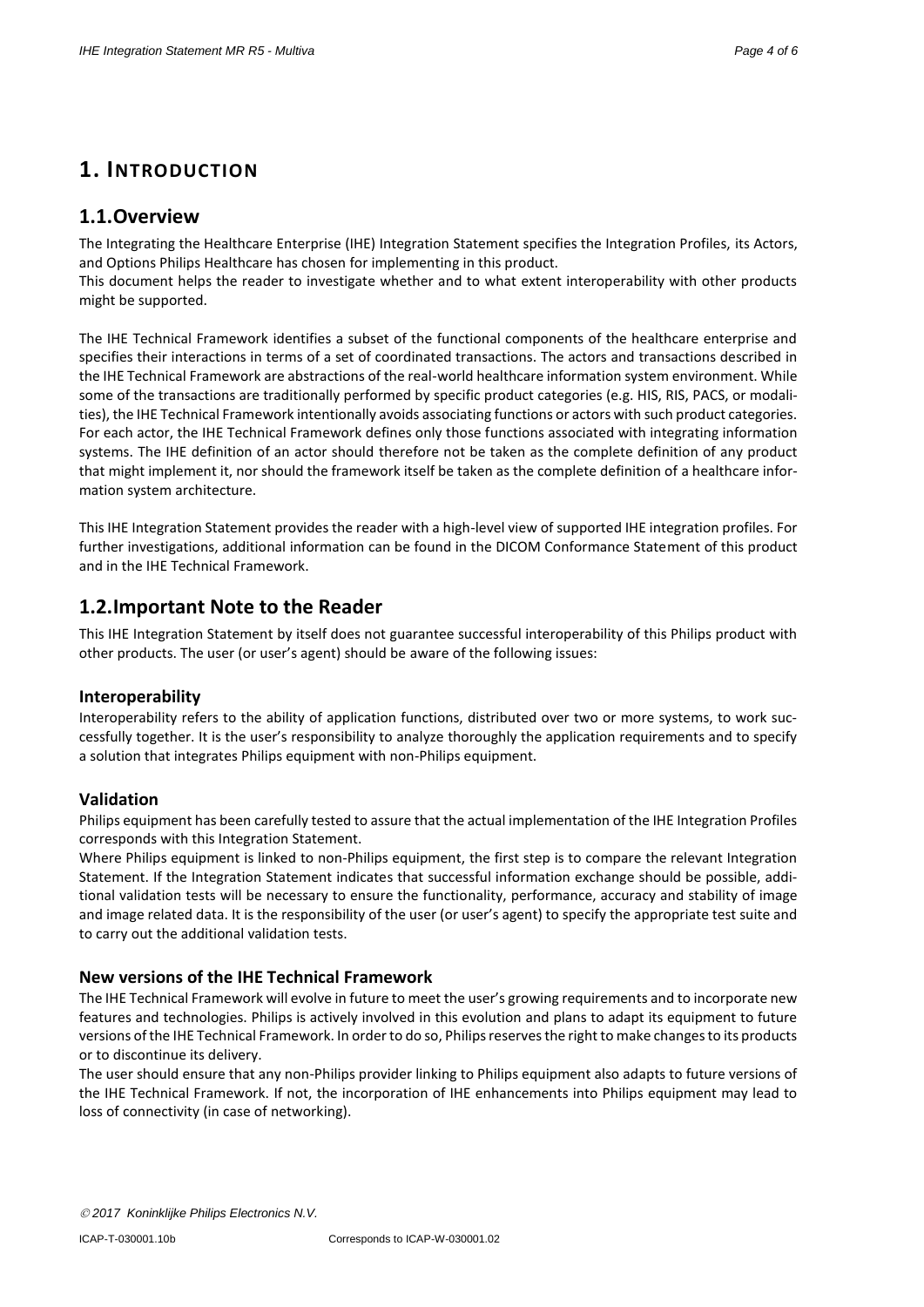#### **1.3.General Acronyms and Abbreviations**

The following acronyms and abbreviations are used in the document.

- Actor An entity within a use case that performs an action
- DICOM Digital Imaging and Communication in Medicine
- HIS Hospital Information System
- HL7 Health Level 7
- IHE Integrating the Healthcare Enterprise<br>PACS Picture Archiving and Communication
- Picture Archiving and Communication System
- RIS Radiology Information System
- RSNA Radiological Society of North America